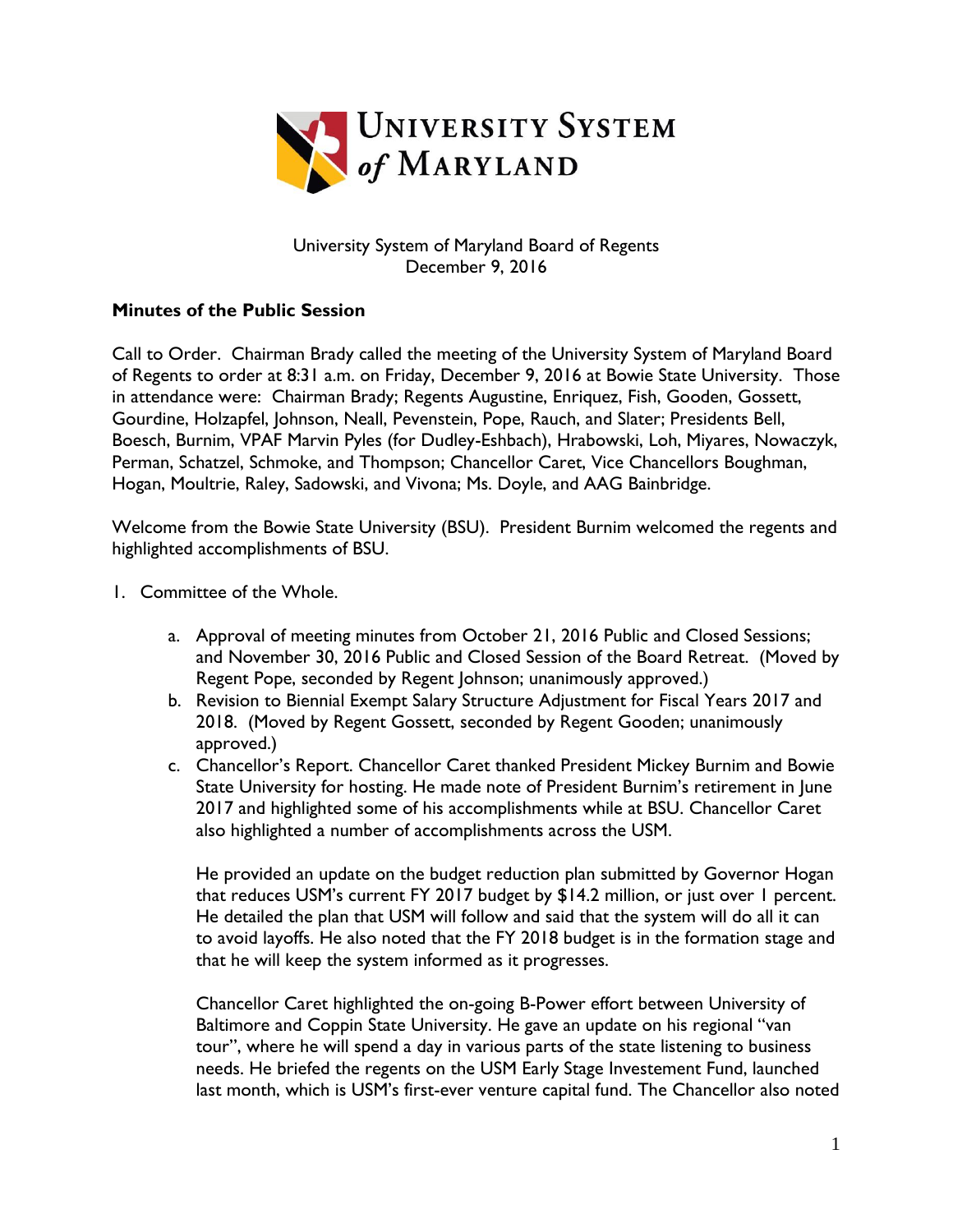that the USM is ready to work with the new administration as it implements higher education policy.

- 2. Report of Councils.
	- a. Council of University System Presidents. President Perman presented the CUSP report. CUSP met on November  $7<sup>th</sup>$  and topics discussed included online-hybrid courses, the USM scorecard, goals from the CUSP retreat, meeting with the other councils, USM's participation in Light City, Title IX complaint handling, workforce and economic development, and a briefing on the FY 18 budget. Topics discussed at the December 5<sup>th</sup> meeting included the FY 18 budget, a USM economic and workforce development plan, a collective bargaining status update, the Light City festival, the Faculty Workload Report, the Millenium Leadership Institute, interagency agreements, the use of criminal history questions in admissions applications, and a debrief of the Board of Regents retreat.
	- b. University System of Maryland Student Council. No report was presented.
	- c. Council of University System Staff. Ms. Larkins presented the CUSS report. CUSS met in October and November. She highlighted the continued work of the Staff Awards and Recognition Committee, as well as the other standing committees. She highlighted a council concern: who do staff go to if they have a workplace concern? CUSS is going to do some research into what institutions have ombudspersons and the impact of the service. Ms. Larkins also shared some highlights from the joint council meeting in which a number of Regents participated.
	- d. Council of University System Faculty. Dr. Kauffman presented the CUSF report. CUSF held two meetings and an ExCom meeting since the last Board of Regents meeting. Topics discussed included the mission statement, vision, and strategic plan which were passed at the October meeting, the joint council meeting, and a motion to reaffirm the collective bargaining motion that supports the 11/16/10 motion. Dr. Kauffman highlighted the issue of social media and its role in shared governance. He also raised the issue of bullying and professional conduct for faculty.
- 3. Committee on Audit.
	- a. Approval of meeting minutes from October 19, 2016 Public and Closed Sessions. (Moved by Regent Augustine, seconded by Regent Gooden; unanimously approved.)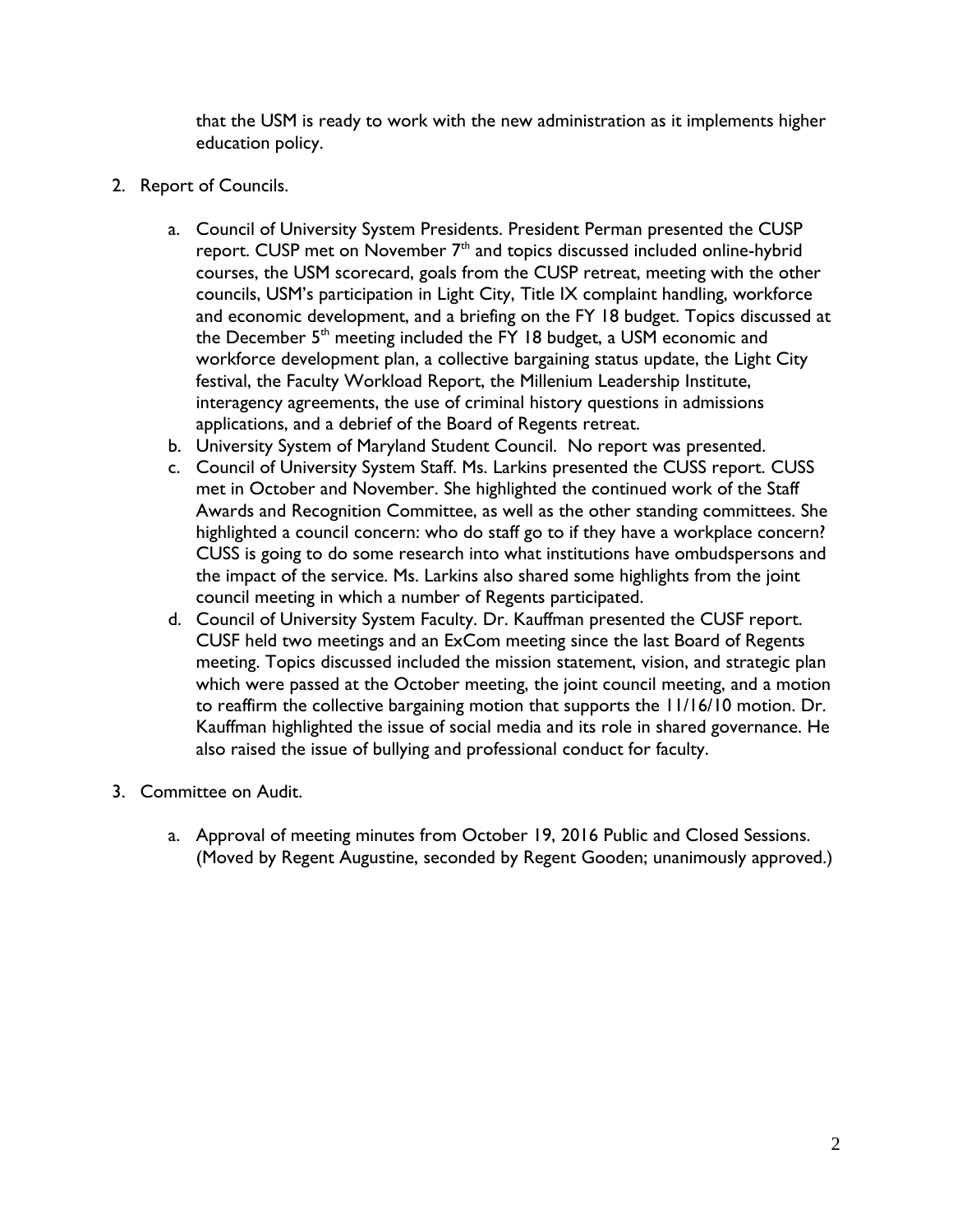- 4. Committee on Economic Development and Technology Commercialization.
	- a. Approval of meeting minutes from November 17, 2016 Public Session. (Moved by Regent Brady, seconded by Regent Gossett; unanimously approved.)
- 5. Committee on Education Policy and Student Life.
	- a. Approval of meeting minutes from November 15, 2016 Public and Closed Sessions. (Moved by Regent Slater, seconded by Regent Johnson; unanimously approved.)
	- b. New Academic Program Proposals
		- i. University of Maryland, Baltimore County: Bachelor of Science in Translational Life Science Technology. (Moved by Regent Slater, seconded by Regent Gourdine; unanimously approved.)
		- ii. University of Maryland University College: Bachelor of Science in Homeland Security. (Moved by Regent Slater, seconded by Regent Johnson; unanimously approved.)
	- c. Opening Fall 2016 Enrollment and FY 2017 Estimated FTE Report. Regent Slater presented the report.
	- d. Report on the Instructional Workload of the USM Faculty. Regent Slater presented the report.
	- e. USM P-20: First in the World Maryland Mathematics Reform Initiative. Regent Slater presented the report.
- 6. Committee on Organization and Compensation.
	- a. Approval of meeting minutes from November 21, 2016 Public and Closed Sessions. (Moved by Regent Gooden, seconded by Regent Gossett; unanimously approved.)
	- b. Review of Committee Charge. (Moved by Regent Gooden, seconded by Regent Pope; unanimously approved.)
	- c. BOR Policy Review: VI-6.10: Policy on Records Management. (Moved by Regent Gossett, seconded by Regent Pope; unanimously approved.)
	- d. Compensation Study. Regent Gooden presented the report.
- 7. Committee on Finance.
	- a. Approval of meeting minutes from November 17, 2016 Public and Closed Sessions. (Moved by Regent Pevenstein, seconded by Regent Gooden; unanimously approved.)
	- b. Opening Fall 2016 Enrollment and FY 2017 Estimated Full-time Equivalent (FTE) Report. Regent Pevenstein presented the report.
	- c. Coppin State University: Facilities Master Plan Update. Regent Pevenstein presented the report.
	- d. Committee Charge. (Moved by Regent Pevenstein, seconded by Regent Pope; unanimously approved.)
	- e. University System of Maryland: Resolution Regarding Designation of Signatories in Connection with Auxiliary Facility and Tuition Revenue Bonds. (Moved by Regent Pevenstein, seconded by Regent Pope; unanimously approved.)